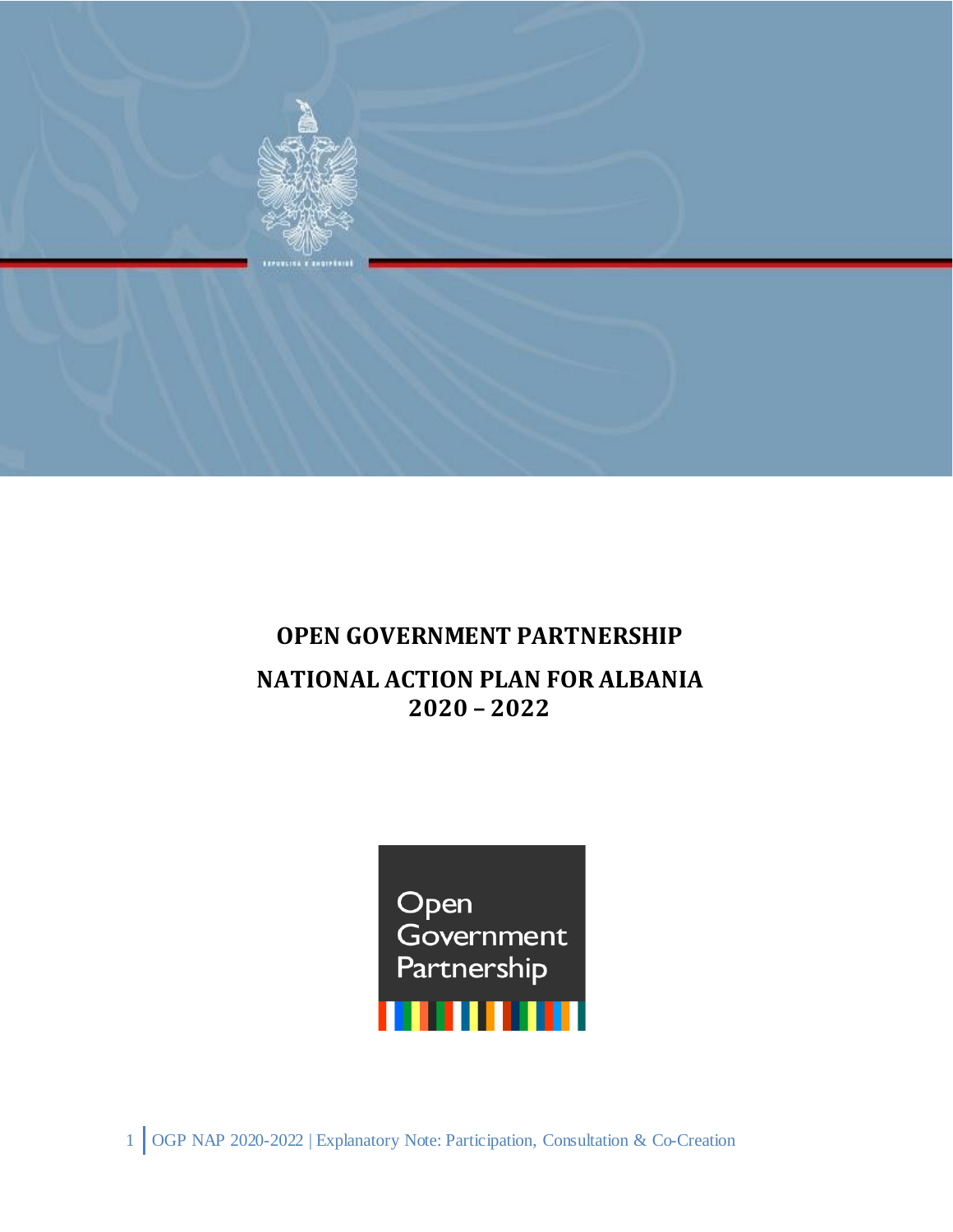# **Explanatory Note: Participation, Consultation and Co-Creation Process**

One of the primary objectives of Albania's 2020-2022 Open Government Partnership (OGP) Action Plan (AP) development process it is to improve the level of engagement with civil society, citizens, and other stakeholders in its development. Significantly advancing civic participation presents a substantial challenge.

To facilitate progression in stakeholder engagement towards the 2020-2022 Action Plan a close dialogue with the Lead Focal Point Institutions (LFPs) have been achieved in the entire process and also it was developed a dedicated framework with materials and tools which are produced in line with [OGP Participation & Co-creation Standards.](https://www.opengovpartnership.org/ogp-participation-co-creation-standards/)

This approach aimed to not only enable stakeholder participation and contributions, but facilitate accountability regarding the incorporation and consideration of stakeholder contributions and also to contribute in the entire mechanism. **Multi-stakeholder Forum on Open Government/ Integrated Policy Management Group** (IPMG play the role of the MSF) **supports ongoing dialogue between government and Albania civil society on open government. Its mandate is to provide input and advice on the Government of Albania's commitments on open government, identify new areas of focus, and build the open government community across country**. The Multi-Stakeholder Forum/ Integrated Policy Management Group (IPMG play the role of the MSF) **is relevant, eligible and is composed of representative of the Government of Albania, representative from civil society and Development Partner's and is based on the EU requirement.** 

#### **Collaboration during COVID-19**

Pursuing this objective during the COVID-19 Pandemic produced additional challenges as avenues for consultations were severely limited and largely confined to online modalities to ensure physical distancing. To facilitate adaptations to online only modalities the POC worked closely with the National Agency for Information Society (NAIS / AKSHI) to facilitate online feedback mechanisms and support timely and comprehensive upload of relevant materials. Additionally, the POC provided the LFPs with different package and guidance on facilitating online consultations and stakeholder dialogues based on OGP's recommendations and reference sources.

## **Efforts to Increase Collaboration in NAP 2020-2022 process**

Both a broad outreach and targeted approach to stakeholder engagement was pursued to increase collaboration during the 2020-2022 AP development process.

#### **Targeted Approach**

To promote the active involvement of stakeholders with an interest in the policy areas of focus the LFPs utilized the list of registered civil society organizations (CSOs) compiled by the Agency for Support of Civil Society in order to identify and contact all CSOs whose focus is either directly or indirectly related to their policy area of focus. **This approach aimed to establish a personal and collaborative approach to stakeholder involvement and engagement to promote ownership by CSOs and accountability for the LFPs.** Such an approach followed in the entire process have been result in the building of relationships for the constructive dialogue between governance and civil society. Stakeholders/CSOs were personally contacted from LFPs via emails that were sometimes followed up with calls, and were invited to participate in consultations, provided with supplementary information, provided with tools to provide feedback and input and conclusions from consultations. To address instances where relevant CSOs may have not been included contacted stakeholders were requested to invite other stakeholders that made have an interest or relevant knowledge in the topic and the targeted CSO lists were expanded accordingly.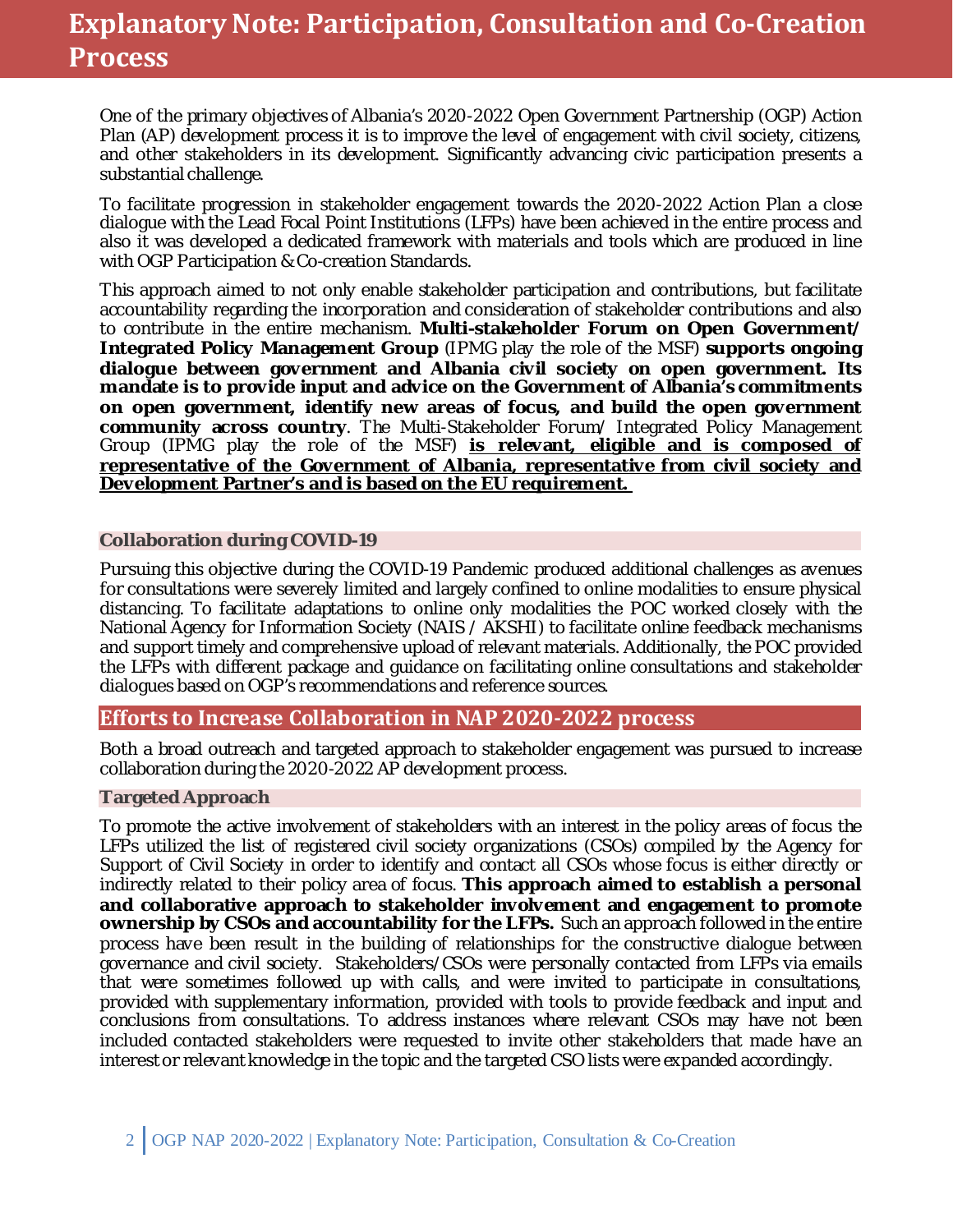#### **Broad Outreach Approach**

To complement, a broad outreach approach was simultaneously pursued. All materials and feedback mechanisms were published online. Further, an online public consultation period enables all stakeholders to provide feedback and a consultation meeting with the National Council of Civil Society which have been enable more wider CSO community to provide inputs and feedback.

# **Mechanisms for Stakeholder Participation in OGP NAP 2020-2022**

To facilitate improved stakeholder participation in the development of Albania's 2020-2022 OGP Action Plan the POC in collaboration with the LFPs and NAIS established a framework which have been provided opportunities to CSOs and stakeholders to propose their own ideas for government reform as well as to discuss, refine and elaborate on government proposed reforms. These advancements are summarized by the figure below.

*Figure 1: Mechanisms for Participation in the Development of Albania's 2020-2022 OGP AP*



3 OGP NAP 2020-2022 | Explanatory Note: Participation, Consultation & Co-Creation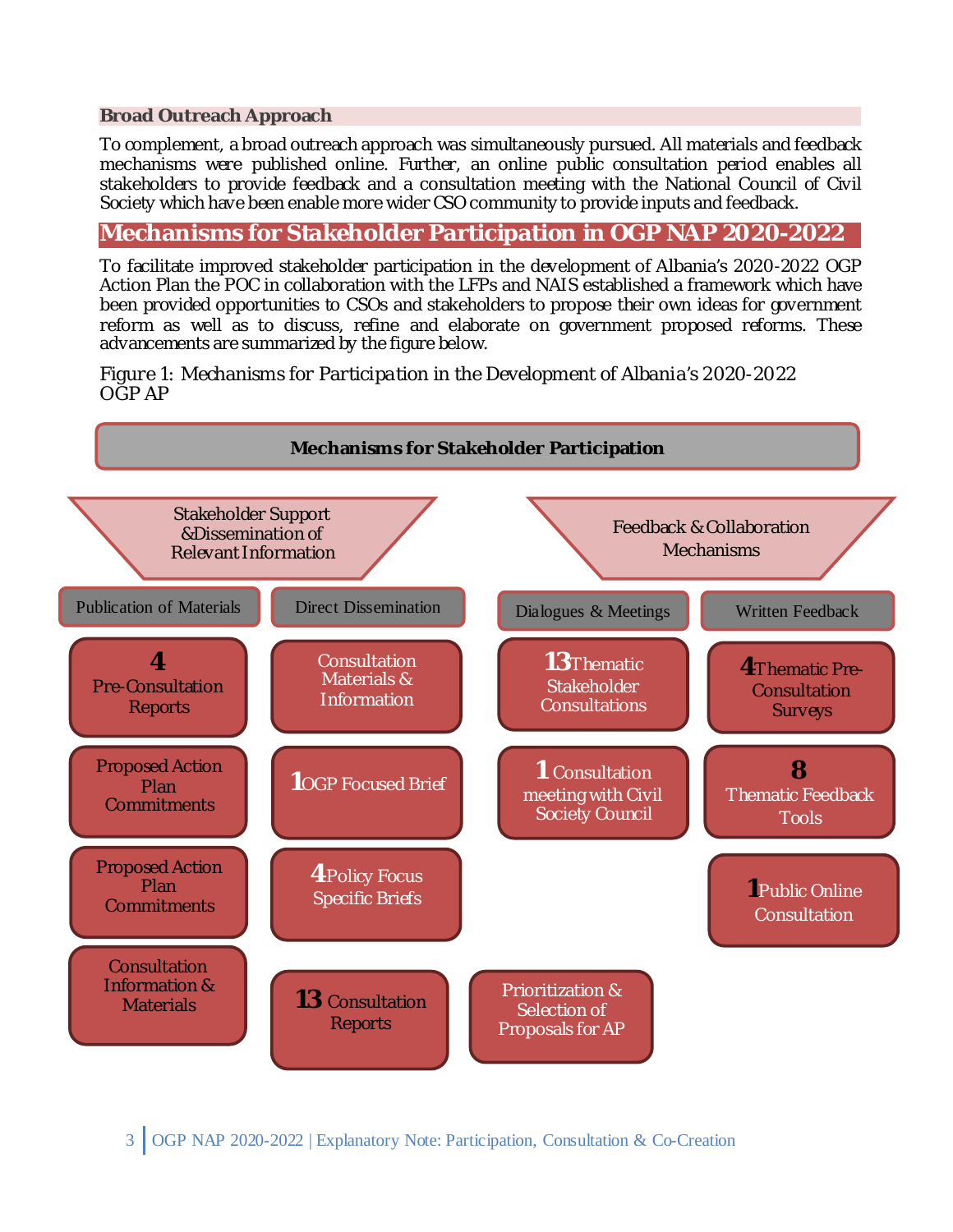# **Stakeholder Support**

A structured approach to dissemination of information to stakeholders was a hallmark of the 2020- 2022 AP development process. In order to engage civil society, citizens, and other stakeholders throughout the OGP process stakeholders were provided with information relating to all aspects of the OGP AP development process including: background information, how to contribute and how their feedback have been utilized. A summary of these materials is outlined below.

# **Consultation Materials**

All materials utilized in the AP development process are made available online and/or provided directly to stakeholders. This includes, but is not limited to:

- Government proposed AP commitments;
- Support materials and briefs;
- Pre-consultation reports;
- Consultation meeting information, presentations, minutes and operational conclusions;
- Consultation reports;
- Prioritization tools used for AP commitment selection.

# **Open Government Partnership Brief**

This brief provides an overview of the OGP process for stakeholders. It looks to promote participation through by highlighting the independence of the IRM framework and the opportunities that the OGP process offers for stakeholders to partake in policy making and governance.

The brief covers:

- Overview of the OGP:
- Role of the IRM;
- OGP principles;
- Proposed policy areas of focus for the Albanian 2020-2022 AP;
- Why participation and co-creation is important for effective government reforms;
	- o Principles of public participation;
	- o Reasons for collaboration between government, citizens and civil society;
- Issues that OGP can help address (expanding beyond the four selected areas of focus for the Albanian 2020-2022 AP).

## **Policy Area Specific Stakeholder Briefs**

This brief focuses specifically on a specific policy area (e.g. Digital Governance) being proposed in order to:

- Spur brainstorming and support stakeholders in the development their ideas;
- Equip stakeholders with sufficient information to engage on the topic with contributions that will be relevant to the OGP process.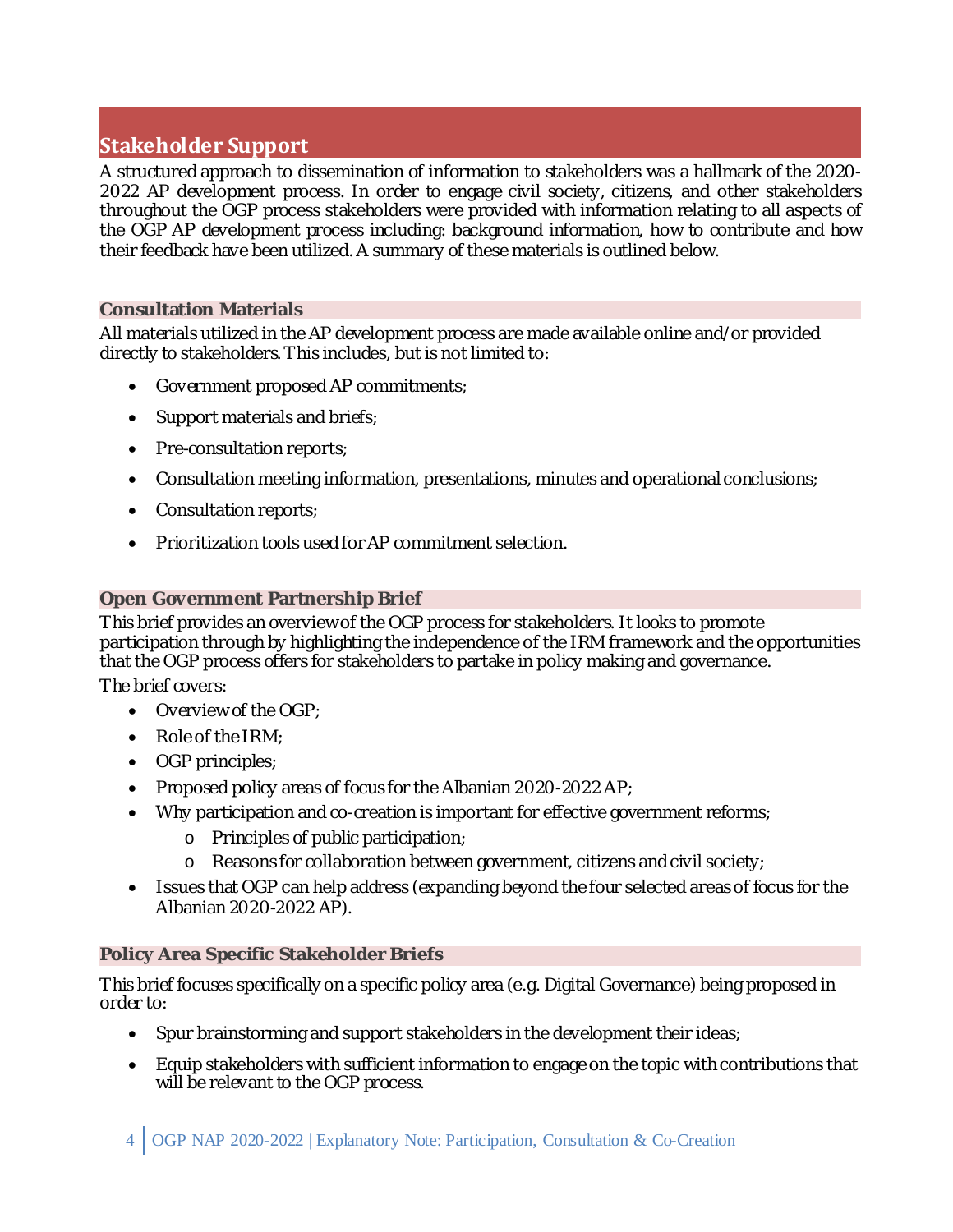o Hyperlinks and references are included to facilitate further research. These briefs are published on the OGP website.

Among other topics each of the four brief includes:

- i. OGP recommendations for the policy area of focus;
- ii. Means of public and civic participation relevant to the policy focus;
- iii. Potential thematic priorities to consider;
- iv. Selection of potentially relevant OGP commitments in the policy area from other countries.

# **Feedback &Collaboration Mechanisms**

To enable stakeholder participation the Albanian 2020-2022 OGP AP development process facilitated a variety of spaces and platforms for dialogue and co-creation that included collaborative/discussion based spaces and opportunities to provide written feedback and input.

# **Dialogues and Consultation Meetings for the preparation of the OGP NAP 2020-2022**

#### **Thematic Stakeholder Consultations**

To encourage informed participation based on the [OGP Participation & Co-creation Standards](https://www.opengovpartnership.org/ogp-participation-co-creation-standards/) have been coordinated and conducted 14 thematic stakeholder consultations. In all the consultative meetings with the CSOs have been presented brief informative presentations to facilitate stakeholder dialogue and contribution. The LFPs explained to the relevant details of their agency's work and suggested reform ideas and recommendations for the AP. The POC also presented in most consultations in order to outline the concept of OGP, outline methodology approach, and also presented relevant examples from other countries and the ways in which stakeholders can contribute.

The content of these presentations is provided tailored based on the weekly planning meeting, but broadly focuses on equipping stakeholders with the information and tools in order to utilize the expertise for developing and concluding ideas relevant to the OGP Action Plan. Finally, the POC presentations emphasized encouragement and promotion of discussion and contributions for more constructive and transparent dialogue.

- The POC coordinated the consultation process between LFPs and stakeholders for each of the four proposed policy areas
- The LFP of each policy area have been **conducted 4 stakeholder consultations in collaboration with the POC (each component conducted at least 3 dedicated consultative meetings with CSOs, all the evidences have been published in the OGP web).**
- Stakeholders have been encouraged to provide comments, ideas and general feedback during consultations even through dedicated channels.
- All comments and discussions are recorded in the consultation reports and published on the OGP website.
- Comments and suggestions made during consultations have been incorporated into the development of the action plan.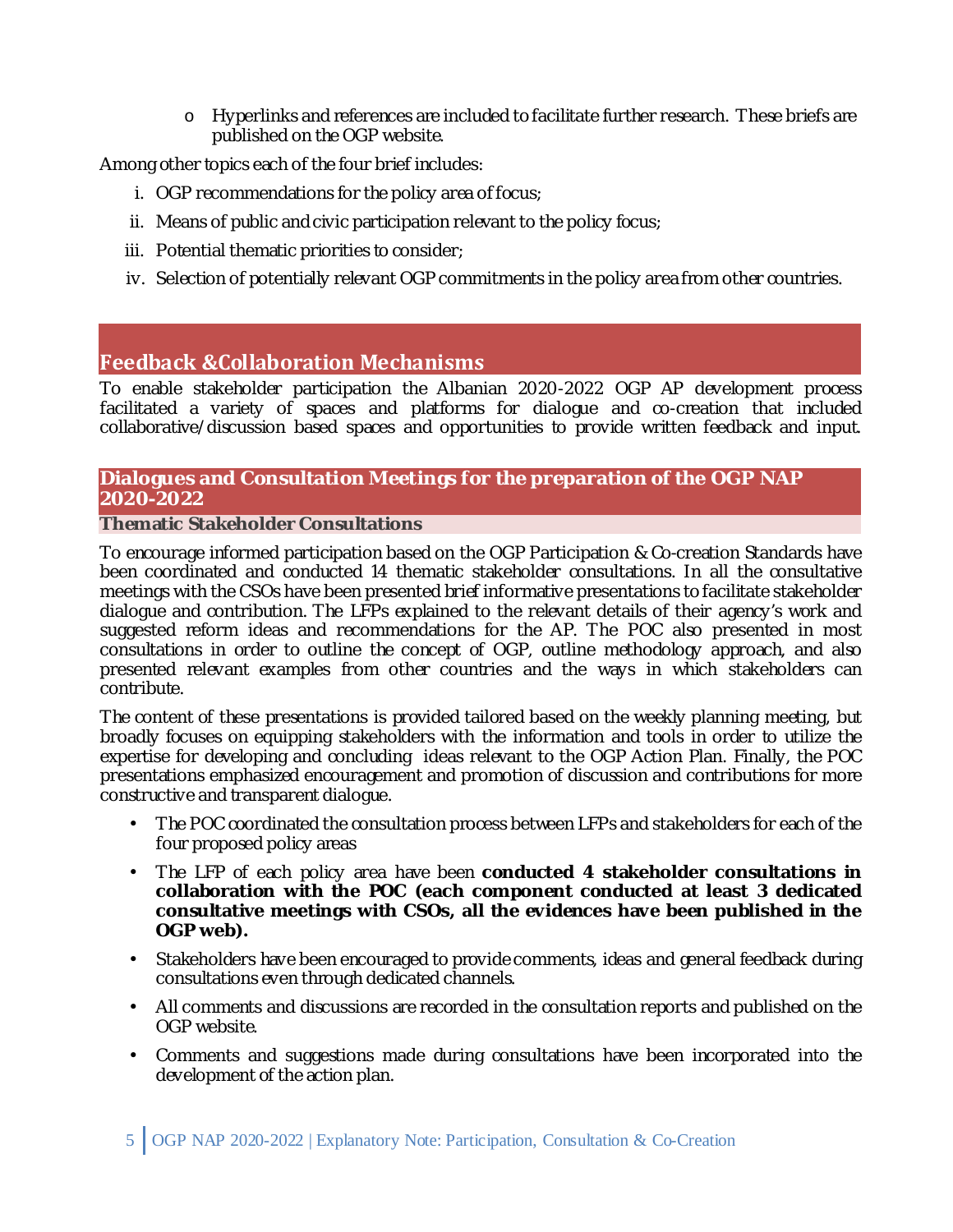*Figure 2: General Structure of Thematic Stakeholder Consultation Meetings*



# **POC Collaboration with LFPs**

To facilitate continuous improvement in stakeholder engagement the POC worked closely with each of the LFPs individually to adapt the approach to stakeholder engagement to fit the particular context and any challenges specific to the policy area of focus.

# **Partnered Presentations for Stakeholder Consultations:**

- POC coordinates with the LFP to facilitate presentations for the stakeholders.
- LFPs explained the relevant details of their work and suggested ideas and recommendations for the action plan.
- POC outlines the concept of OGP in each consultative meetings, also presented methodology approach, relevant examples from other countries and the ways in which stakeholders can contribute, etc.
- Focuses on equipping stakeholders with the information and tools to utilize their expertise towards developing ideas relevant to the OGP Action Plan.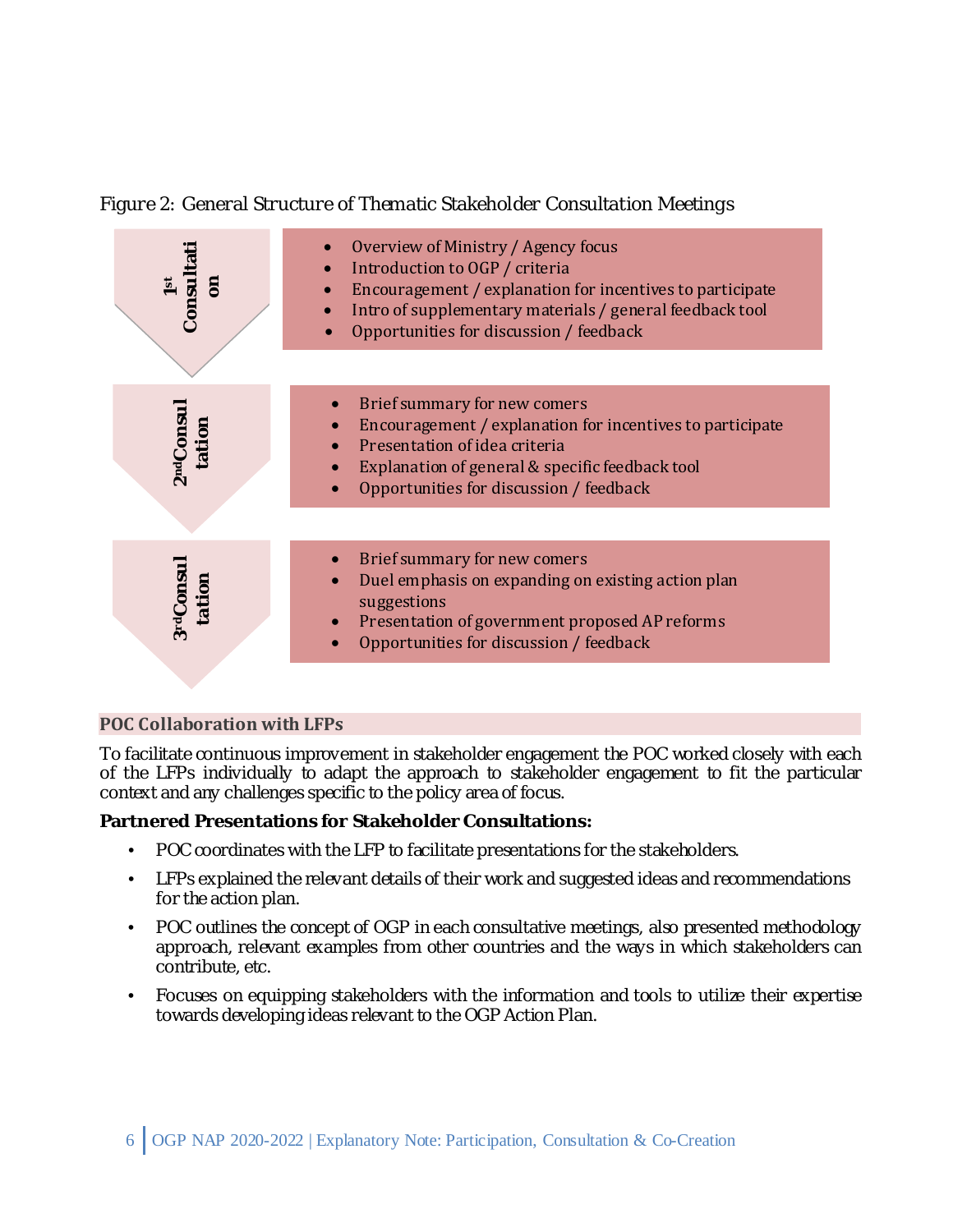# **Weekly Consultation Planning Meetings**:

• POC conducted through different channels a periodic communication with the focal point of the LFP to address any issues in stakeholder engagement, flag potential areas of concern, discuss any adjustments in approach and develop the strategy for the next period

## **On-Call Support & Guidance**:

- POC have ensure the continuously availability via email and phone for regular check-ins with the LFPs
- Communication is encouraged and has been facilitated by the feedback procedures established, thus, promoting more cooperation between the POC/ LFPs and Civil Society.

#### **Consultation Reporting**

To ensure each component meets the co-creation criteria of the IRM for each component pre/consultation reports have been produced, developed and published that assesses the engagement, participation and feedback from civil society. The reports detail the elements below, such as:

- Level of engagement;
- Detail stakeholder suggestions/comments/feedback/ideas;
- Identify potential topics of focus based on the feedback from civil society;
- Areas to improve stakeholder engagement and participation.

**Report templates have been produced by POC and have been provided to facilitate consistency, ease of use, accountability and reinforce importance of engagement at each stage.** Consultation guidance & accompanying report templates were provided to LFPs for the pre-consultation study and for the stakeholder consultative meetings.

- Reports delivered using structured template
- Focus on evidence/ emphasis on identifying areas for improvement regarding engagement and identification of areas where to improve engagement
- Each report have been published

## **Consultation Report Guidance have been produced which cover the elements as below:**

- Will identify which stakeholders are engaged in the process;
- Will identify gaps in stakeholder engagement and participation that can be addressed ahead of the next stages;
- Will identify preliminary areas for focus and priority for the action;
- Outline stakeholder contributions in details.

## **Quality Check for Reports**

- POC developed structured templates to provide feedback to the LFPs on their reports;
- Answers are flagged as incomplete, partial or complete with recommendations / adjustments outlined by the POC;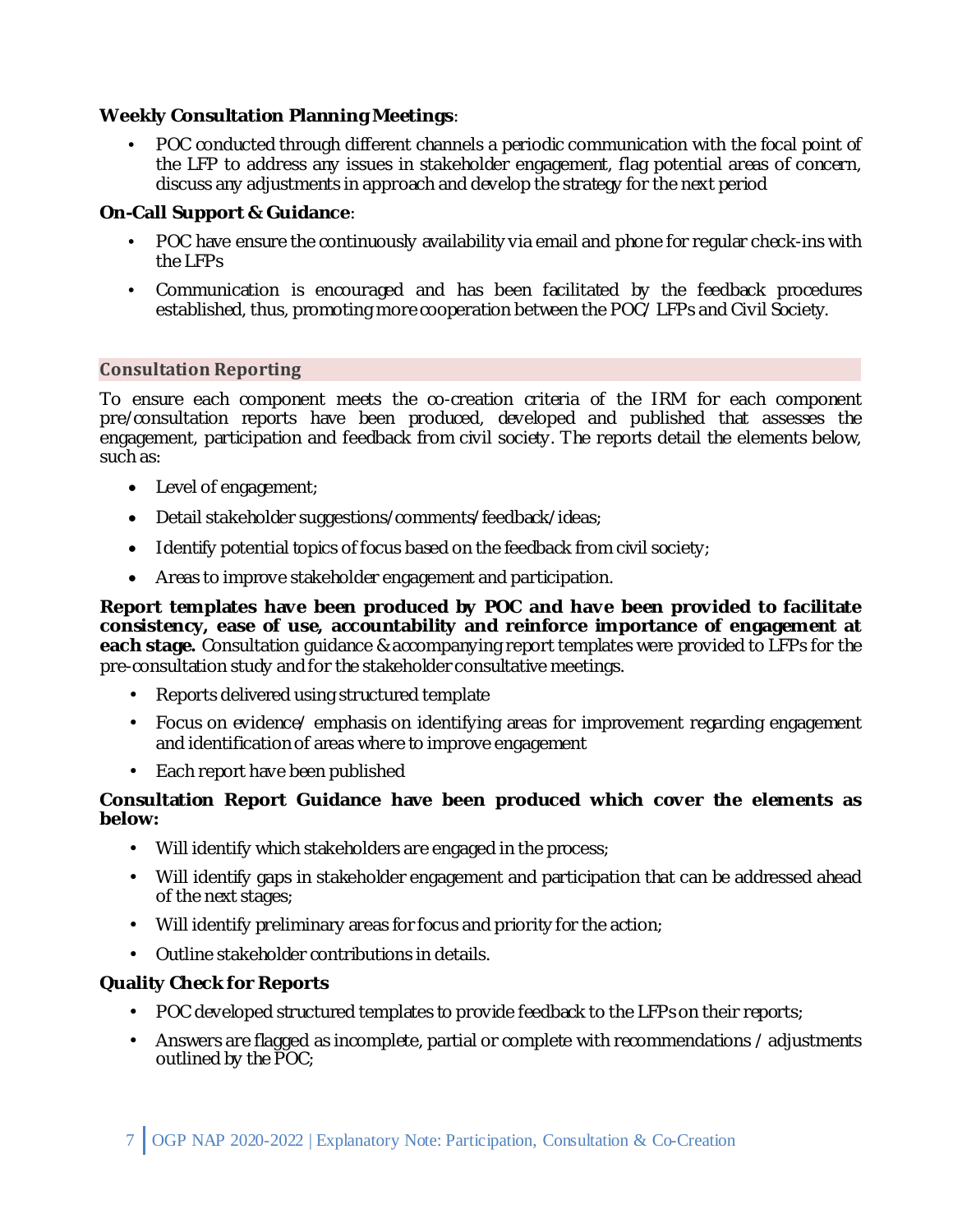• Provides a formal and consistent means of on-going feedback to foster consistency in reporting as well as support improvements to stakeholder engagement and participation.

*Figure 3: Consultation Report Template for Thematic Stakeholder Consultation Meetings*

| <b>CONSULTATION REPORT TEMPLATE</b>                                                      |  |  |  |  |
|------------------------------------------------------------------------------------------|--|--|--|--|
| <b>Consultation Details</b>                                                              |  |  |  |  |
| <b>Policy Goal Focus</b>                                                                 |  |  |  |  |
| Lead Focal Point Institution                                                             |  |  |  |  |
| Date&Consultation Meeting Number                                                         |  |  |  |  |
| <b>Objective of Consultation Meeting</b><br>L                                            |  |  |  |  |
| What was the aim of this consultation?<br>Please answer for all that apply               |  |  |  |  |
| Introduce stakeholders to the proposed policy goal<br>(i)                                |  |  |  |  |
| Introduce stakeholders to the OGP process<br>(i)                                         |  |  |  |  |
| (iii) Explain the feedback tools for stakeholders                                        |  |  |  |  |
| (iv) Brainstorm ideas with stakeholders                                                  |  |  |  |  |
| Develop further details (milestones, etc.) for ideas<br>(v)                              |  |  |  |  |
| (vi) Gather feedback on proposed policy goals                                            |  |  |  |  |
| (vii) Prioritize proposed policy goals                                                   |  |  |  |  |
| (viii) Other (provide details)                                                           |  |  |  |  |
| II. Methodology                                                                          |  |  |  |  |
| What was the format of the meeting?<br>How were stakeholders able to participate?        |  |  |  |  |
| (i)<br>Presentations                                                                     |  |  |  |  |
| Discussion / Feedback from stakeholders<br>(i)                                           |  |  |  |  |
| (iii) Questions and answers                                                              |  |  |  |  |
| (iv)<br>Brainstorming                                                                    |  |  |  |  |
| <b>Stakeholder Selection</b>                                                             |  |  |  |  |
| How were stakeholders selected?<br>(i)                                                   |  |  |  |  |
| How were stakeholders contacted?<br>(i)                                                  |  |  |  |  |
| How many stakeholders were contacted?<br>(iii)                                           |  |  |  |  |
| Was the consultation announced publically?<br>(iv)<br>(via websites, social media, etc.) |  |  |  |  |
| Were stakeholders reminded?<br>(v)                                                       |  |  |  |  |
| <b>Results/Findings</b><br>III.                                                          |  |  |  |  |
| <b>Stakeholder Contributions</b>                                                         |  |  |  |  |
| How many stakeholders attended?<br>(i)                                                   |  |  |  |  |

<sup>8</sup> OGP NAP 2020-2022 | Explanatory Note: Participation, Consultation & Co-Creation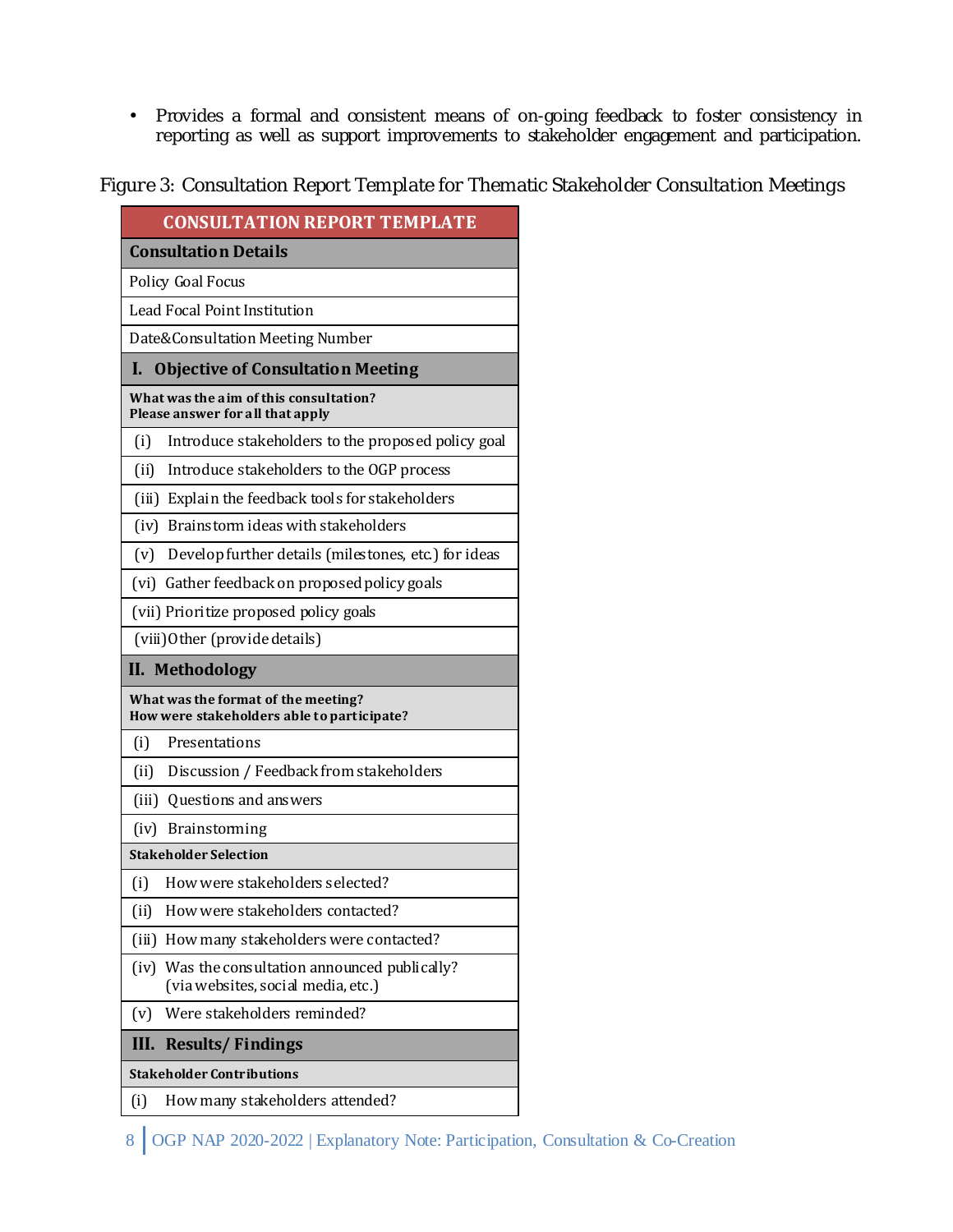| (i) | Did stakeholders contribute?                                                      |
|-----|-----------------------------------------------------------------------------------|
|     | (iii) Main issues identified by stakeholders                                      |
|     | (iv) Main recommendations from stakeholders?                                      |
|     | <b>IV.</b> Shortcomings Identified & Preparations for<br><b>Next Consultation</b> |
| (i) |                                                                                   |
|     | Limitations in stakeholder attendance                                             |
| (i) | Limitations in stakeholder participation                                          |
|     | (iii) What can be done to improve attendance?                                     |

*Figure 4: Stakeholder Feedback Template for Thematic Stakeholder Consultation Meetings*

| STAKEHOLDER FEEDBACK TEMPLATE |  |                                      |  |                  |  |  |  |
|-------------------------------|--|--------------------------------------|--|------------------|--|--|--|
| Name:                         |  | Organization/<br><b>Affiliation:</b> |  | <b>Position:</b> |  |  |  |
| <b>Issues Raised</b>          |  |                                      |  |                  |  |  |  |
| <b>Feedback</b>               |  |                                      |  |                  |  |  |  |
| <b>Ideas Suggested</b>        |  |                                      |  |                  |  |  |  |
| <b>Other Comments</b>         |  |                                      |  |                  |  |  |  |

## **Consultation meeting with Civil Society Council**

Following the thematic consultations a consultation meeting with the National Council for Civil Society have been conducted which have enable contributions and refinement of the draft action plan from a wider audience of CSOs.

#### **Written Feedback**

**4 Pre-Consultation Survey have been conducted and published on the OGP web**

The LFP, with technical support from the POC, have designed and conducted a pre-consultation survey to identify main issues on the policy area of focus, identify the priorities of stakeholders and identify areas to improve engagement ahead of the consultation period.

#### **General Idea Proposal Tools for the co-cration process have been produced**

Available as a word template and as a googleform (provided as a link to stakeholders and embedded within the OGP website) the general idea tool enables stakeholders to outline what they believe to be the most important issues relating to the proposed policy area and to provide some general ideas in broad terms that can be elaborated on in further consultations.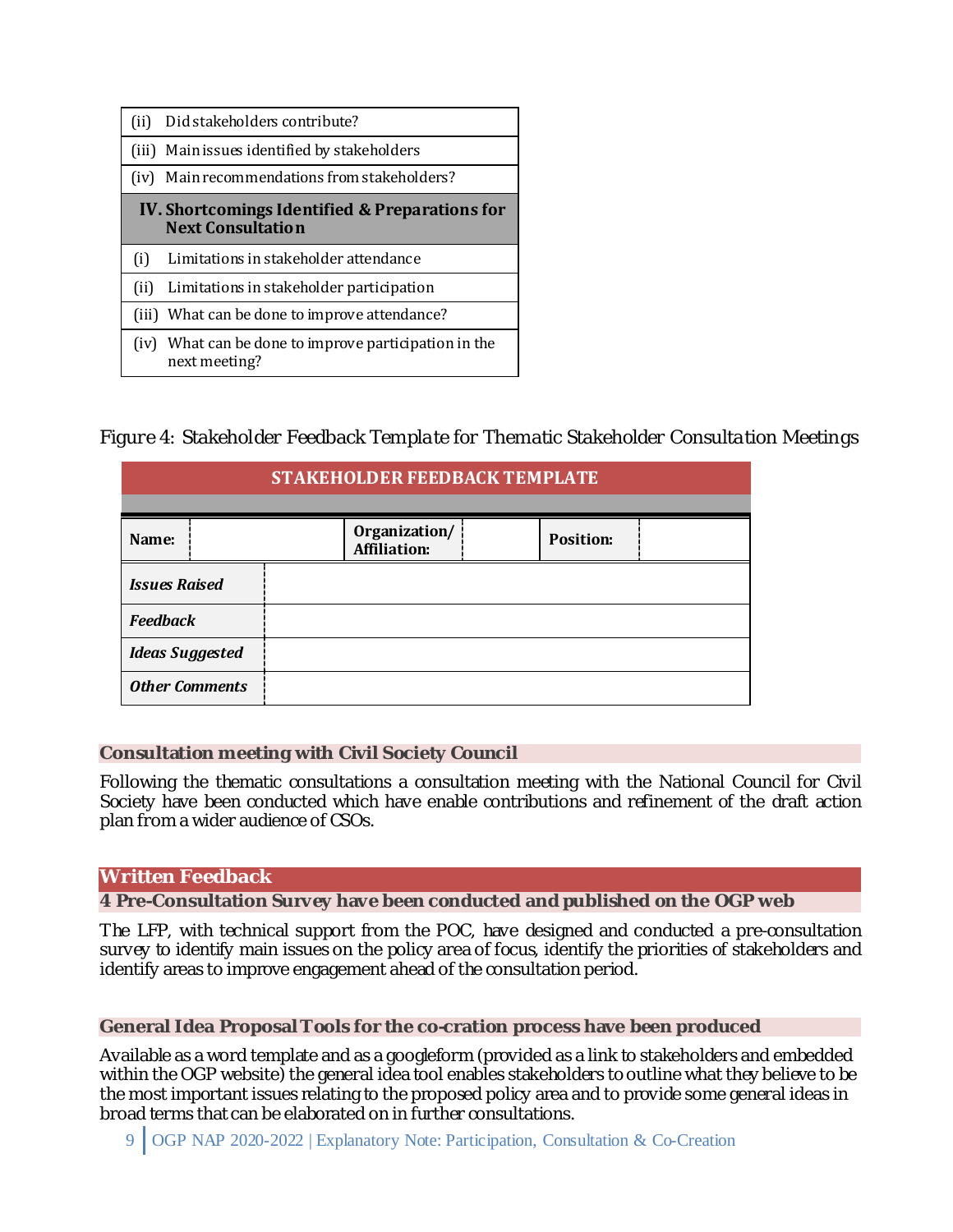The tool asks participants the following:

- *What do you think are the most important issues the Albanian government should prioritize to improve digital governance/anti-corruption/access to justice/fiscal transparency (depending on the policy focus)?*
- *Please propose any ideas or solutions you may have to improvedigital governance/anticorruption/access to justice/fiscal transparency efforts*
	- *Briefly describe the overall idea*
	- *What is the problem the idea will address*
	- *What is the main objective of the idea*

# **Specific Idea Proposal Tools**

Available as a word template and as a googleform (provided as a link to stakeholders and embedded within the OGP website) the specific idea tool enables stakeholders to detail specific government reform ideas they may have to improve an issue relating to the proposed policy area.

The tool asks participants to consider the following as they provide details of their proposed idea (see figure 5):

- *"Please outline any ideas or solutions you may have for improving digital governance/anticorruption/access to justice/fiscal transparency. Please include any and all information or details for this idea. When thinking of ideas keep in mind the following:*
	- *Problem: What is the social, economic, political, or environmental problem addressed by this commitment?*
	- *Objective: What are the objectives stated in the commitment? How does the commitment's objective contribute to solving or improving the problem?*
	- *Solution: What activities does the commitment propose to achieve the objective? How would the activities contribute to the objective of the commitment?*
	- *Impact: If fully implemented as written, what potential effect would this approach have on the problem?*

*Figure 5: Stakeholder Feedback Form for Specific Idea Proposals*

| Details of idea                                                                    |                                          |  |  |  |                                      |
|------------------------------------------------------------------------------------|------------------------------------------|--|--|--|--------------------------------------|
| What is the problem the idea will address<br>How will the idea address the problem |                                          |  |  |  |                                      |
|                                                                                    |                                          |  |  |  | Objective of idea / Potential impact |
| <b>Main beneficiaries</b> (who benefits)                                           |                                          |  |  |  |                                      |
| How does it<br>im prove or                                                         | Transparency & Access to<br>Information? |  |  |  |                                      |
| promote:                                                                           | <b>Public &amp; Civic Participation</b>  |  |  |  |                                      |